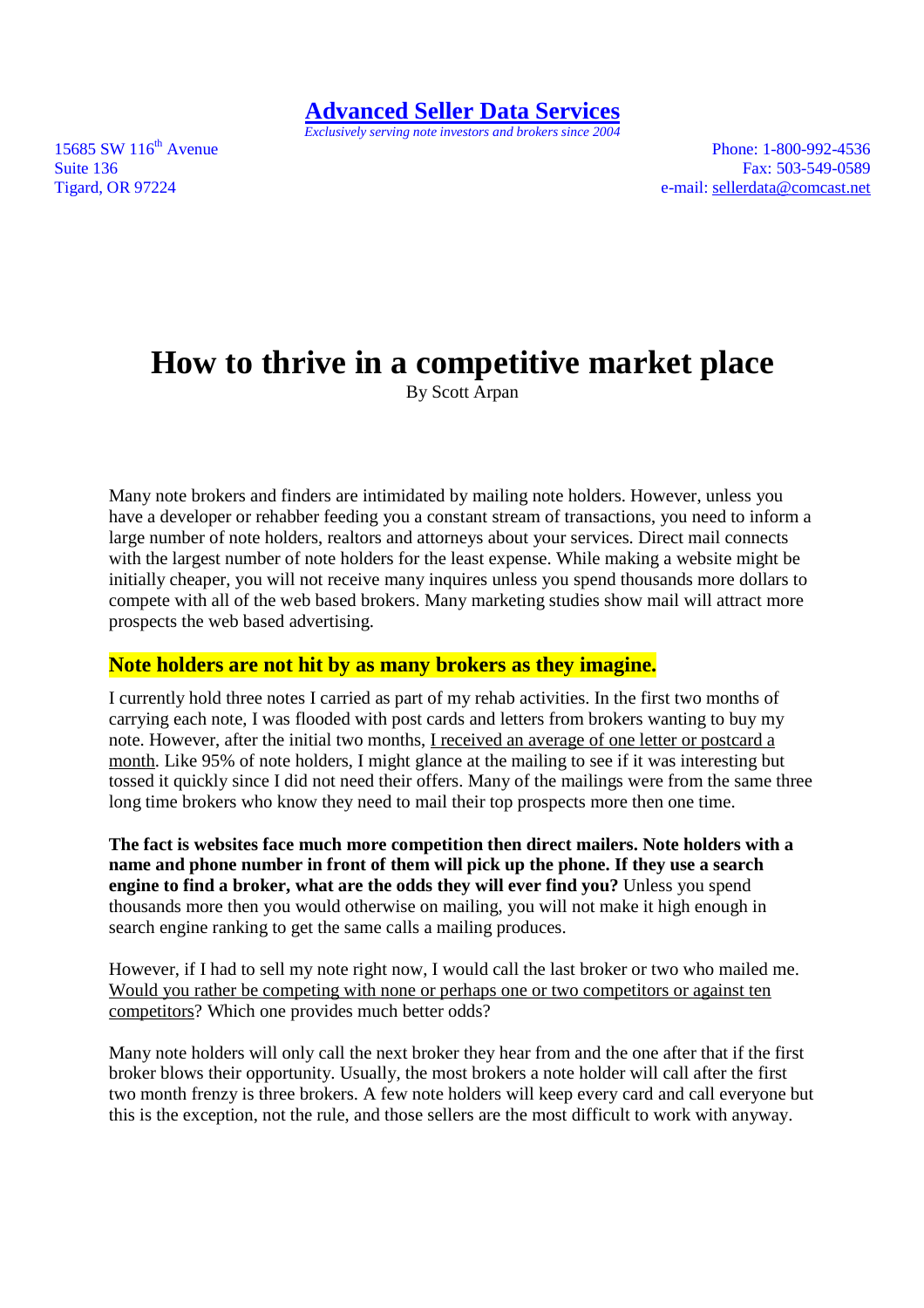#### **"30 brokers mailed me in a month?"**

From time to time we will hear about a note holder who was contacted by 30 or 40 note brokers in a month. That can happen the first month they hold a note and to a very small number of note holders unlucky enough to be included on lists provided by broker schools for their students to practice on. Several of the "schools" give their students 500 or so free names to mail and they seem to give every student the same names and postcards.

#### **Two steps to thriving in a competitive market**

The first step is obvious, mail after the hoards have finished in the third or fourth month of a notes existence. Almost all of your audience remain and you now have the upper hand. See point#3 below. All the first brokers are putting the idea in your note seller's head about selling the note but most note holders don't want to sell their note in the first three months. All the payments have arrived on time, they are still friendly with their new payors and they have not had to file tax reports or other filing requirements. You need to give note holders enough months to tire of the duties of holding a note.

 $#2$ 

 $41$ 

The second step is following the points made below and be ready to compete against a few brokers. There really is no such thing as an exclusive note to market. Mailing lists reach 95% of all note holders. The 5% that remain are extremely expensive to locate and you can't make a living chasing such a small number of notes.

The note industry is no different then other industries in the United States. Competition makes American companies and our economy stronger and healthier. Fortunately, you only need to broker a small fraction of all of the notes created to thrive in a competitive environment.

The following points will help you compete to earn your share of the market.

#### **1. Keep your name in front of your best prospects**

Even the most well presented offers are forgotten within four months. Generic offers are forgotten in less then a week. You can still be on the forefront of the prospect's mind when they sell their note by placing your message in front of them every three or four months.

Ingrain your name in the note holder's memory. Most marketing experts agree you are forgotten until your message is seen at least four times and they are reminded of your message every two or three months.  $*$  **Big tip** 

The note brokering community atrociously violates this tested principle of marketing. Based on the notes I hold and receive mail from, only two companies adhere to this rule. Most brokers sent one or two mailers then stop. It is no coincidence the two companies who continue mailing me every three months are two of the largest in the country. Try to be as familiar in the note holder's mind as their favorite store. See point #2 for explanation on why you want to be "that store".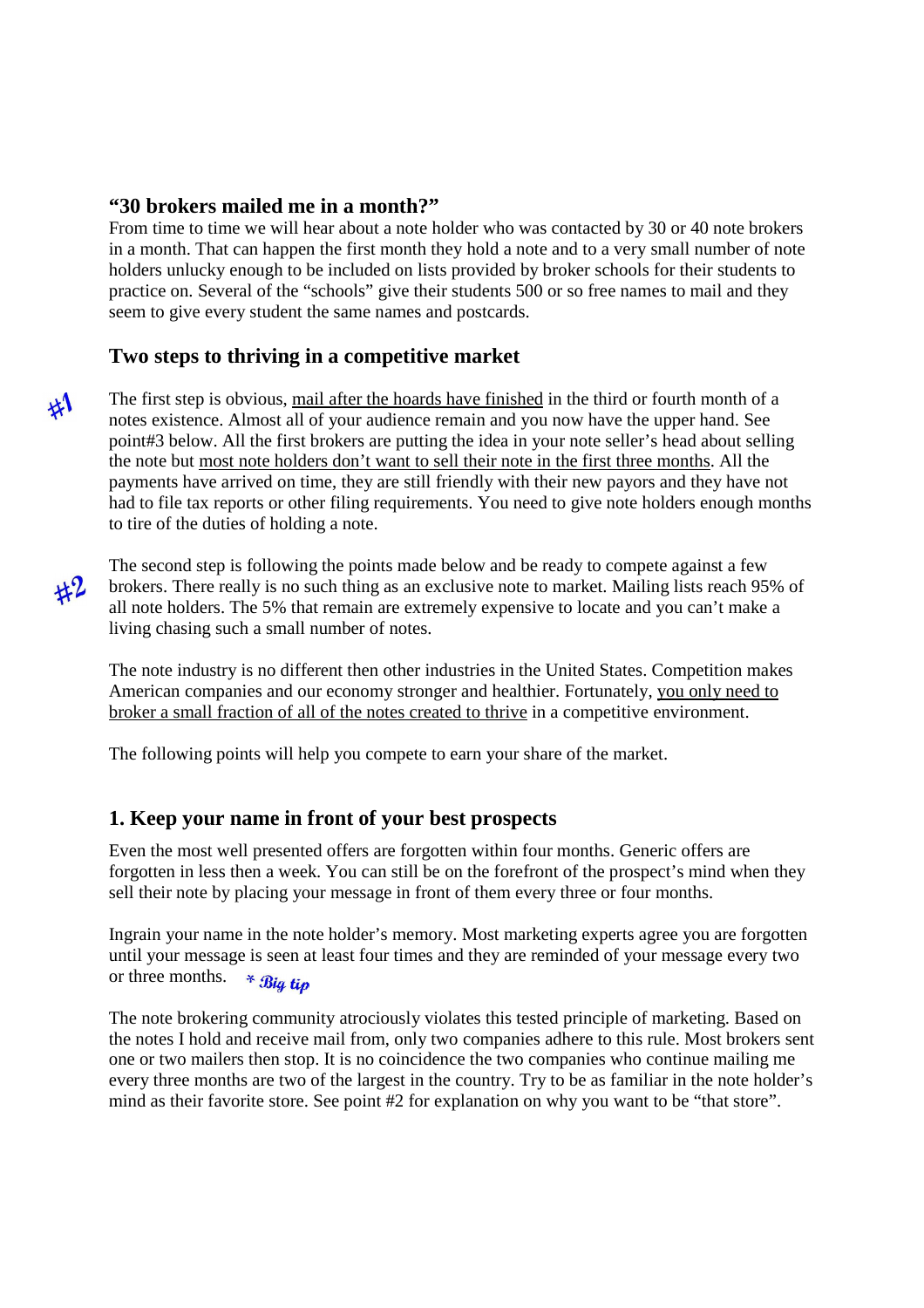## This is obvious but missed by many brokers **2. Be the easiest to contact**

As a rule, anyone shopping for a service will not call more then three providers. Unless they are familiar with a specific company or person, they will call on the three companies whose phone number or website is easiest to find. If your toll free number or reply envelopes are difficult to locate, they will move on to someone else. **Toll free numbers must stand out with large bold print** hopefully in a different color then your script. On a post card, your number should be stick out subtly at the top, and very obvious at bottom of the card. Working it into the opposite side will also increase responses. If you are sending a letter, your number should be at the top, bottom and in an area about two-thirds of the page down and one-third over from the left edge.

If you want virtually no competition on about 25% of the note holders, send a letter with a reply coupon and postage paid Business Reply Envelope (BRE). A quarter of the population prefers to inquire by mail rather then talk with a stranger over the phone according to the Direct Marketing Association. Brokers sending post cards will never hear from these prospects.

Directing prospects to your web site will enhance your communication with this 25% as well. The downside is, they must take additional time and effort to find your website assuming they have access to the internet. Also, once your prospect goes on-line, they may discover someone else's website they like better.

## **3. Let your Competition set the table boosting the desire to sell a note.**

You are better off receiving a smaller slice of a larger pie. When note holders, Realtors, builders and other prospects are marketed by your competitors, they are more likely to feel selling a note is a viable option and will become more willing to explore their options.

We found when we were marketing to our database of note holders, all else being equal, our highest response rate came from counties four or five other brokers were also mailing. Counties we were fairly certain less then three brokers were mailing usually had the same or lower response rates then counties easily available to all brokers.

The same principle applies to most retailers. Why do car dealerships, grocery stores and other ⋇ stores often cluster in the same area? Part of the reason is their presents together creates a greater since of value for potential customers. Since the customers feel they can shop for the best deal, many more customers are created. Each store ends up with increased sales because the "pie" is so much bigger.

Second, more advertising creates more demand. When Circuit City entered my local market and flooded us with commercials and advertisements, they created enough consumer awareness and hype, sales at competing electronic retailers increased by 10%. Dick's Sporting Goods did the same thing for their competitors. The note industry like most retail stores benefit by the additional demand created by their competitors marketing.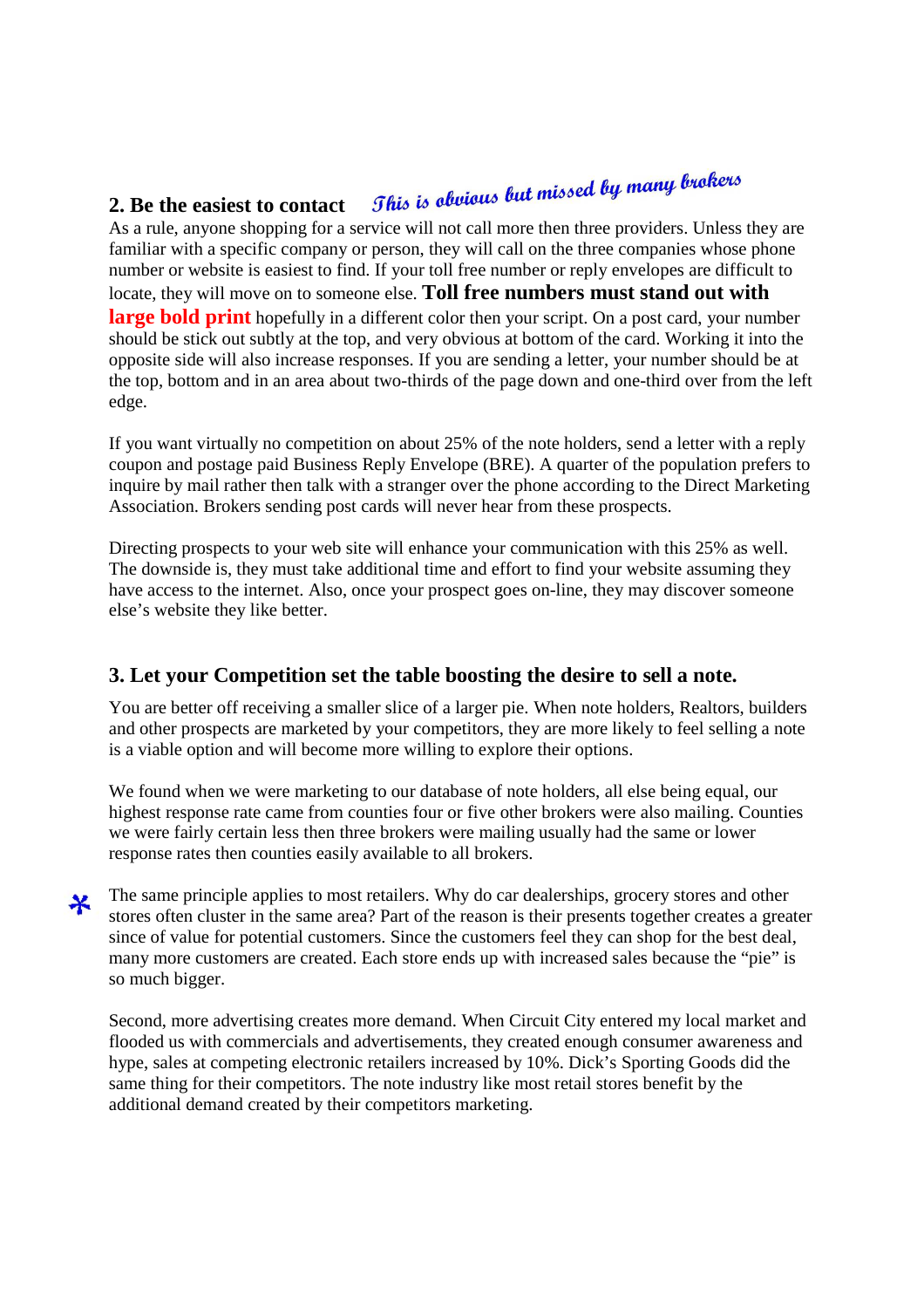## **4. Follow up on all hot prospects**

Follow up on all prospects who request a quote from you. When they are contemplating your offer, ask them what you can do to get them to yes. If they need more time ask permission to call on them in as short of time as you feel comfortable. If they say no to your offer send a special letter two weeks later or call them with a new twist on your offer that more closely meets their needs. When you are outbid, follow up with a call two or three weeks later and check if your competition stumbled and you can close the deal for them.

## **5. Standout Creatively**

**5. Standout Creatively**<br>When we were a mortgage broker, we received two or three solicitations daily from mortgage lenders with their wholesale rate sheets. All were generic and forgettable except one. This lender sent us a special package with a box of Red Hots candy with the message "Red Hot rates for you!" I still remember it after five or six years have passed.

You need to be careful and test your this type of creative offer. Gimmicks often fail when marketing financial products. The point is that sending bulky or odd shaped marketing material will get you noticed and remembered if done correctly.

## **6. When possible, stress the unique benefits you will give the note holder**

Tell the note holders/creators what special benefit you can legitimately provide. Brokers often tell note holders they offer the highest price, close the quickest and will "convert their note to: cash, a nice vacation, buying a RV, funding an education..." Many also throw in they will allow the seller to "avoid late payments or other problems with holding a note"

If nothing else, Since we are constantly bombarded with advertisements, many consumers today often equate tell the seller you "best price" with low value, poor service, or a possibly deceptive offer and view "fast service"<br>were as impersonal service with a poor price. Offering best price and fast service is viewed with as impersonal service with a poor price. Offering best price and fast service is viewed with skepticism. How many companies do you know that provide consumers with the best price and use whenever you services in their market?

> Most consumers want the best value which will be a combination of satisfying emotional or required physical needs. Most brokers fail to make an emotional connection with the note holder.

Some consumers will shop only for the best price or quickest closing but these are poor customers to pursue. When consumers are only concerned with obtaining the best price, they tend to shop every competitor and then go with the vendor who cuts their profit margin so low, they can not survive in the long run.

Having cash, taking a vacation, avoiding problems or other attributes of selling a note are good to mention but first inform the prospect what true benefits they receive from these items? Convey to the note holder the bottom line emotional benefits you will deliver and how you may be uniquely able to provide them.